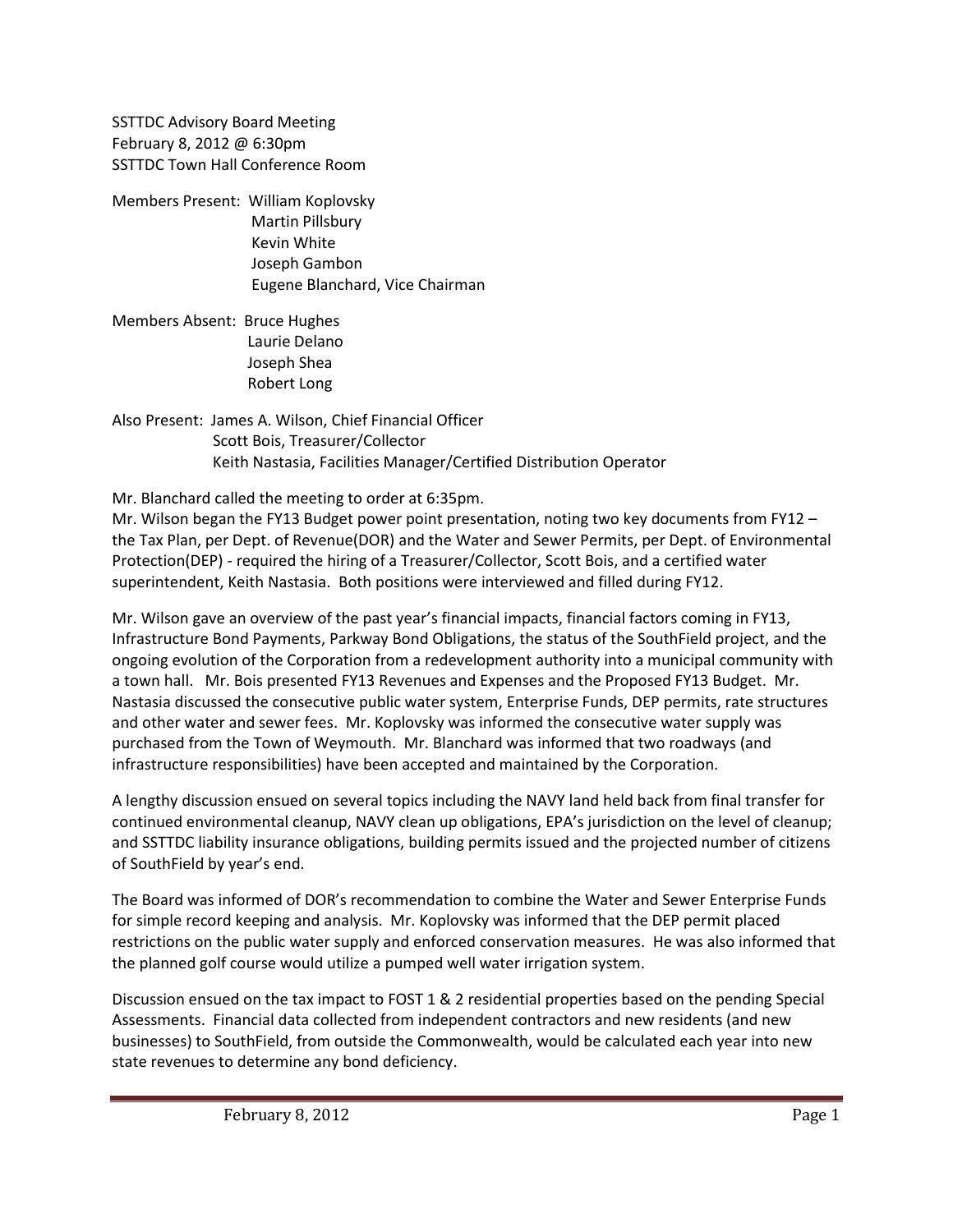Mr. Wilson noted the Corporation had a statutory obligation to pay debt service and Parkway bond deficiencies first - all other obligations came second. DOR had the right to veto the Corporation's Budget and the CFO maintained constant communication with them.

Mr. Blanchard was informed that the bond obligation covered 30 years, and that residential and commercial growth would pay down the debt. Mr. Pillsbury was informed that Free Cash funds were sufficient to pay this year's debt, but future years were unknown.

The Advisory Board was informed of the service agreements under negotiation with the Town of Weymouth such as Police and Fire protection, and services performed in-house such as inspections, and services not provided at SSTTDC Town Hall, such as voter registration and birth certificates. Right now those issues were handled at the Town of Weymouth Town Hall. Board members agreed that SSTTDC had become a hybrid mix this year - a redevelopment authority/municipal community - governed by the same statutes as a town.

Mr. Wilson noted the Corporation was looking to be established as an issuing authority for cable and electricity, set up similar to an Enterprise Fund. It was noted that the Corporation would have access to two cable stations, one educational and one municipal.

## Advisory Board Measure - AB12-001

**VOTED: Motion of William Koplovsky, seconded by Martin Pillsbury, that the Advisory Board in accord with section 11 (d) (iii) of Chapter 303 of the Acts of 2008 (the Enabling Legislation) recommends favorable action to the Board of Directors for the FY13 Annual Budget as presented in Board of Director Measure 12-004 Unanimous vote**

## Advisory Board Measure - AB12-002

**VOTED: Motion of Martin Pillsbury, seconded by William Koplovsky, that the Advisory Board in accord with section 11 (d) (iii) of Chapter 303 of the Acts of 2008 (the Enabling Legislation) recommends favorable action to the Board of Directors for the combined Water and Sewer Enterprise Fund as presented in Board of Director Measure 12-009 Unanimous vote**

## Minutes

**VOTED: Motion of Kevin White, seconded by Bill Koplovsky, to approve the December 20, 2011 minutes of the Advisory Board joint meeting with the Board of Directors Unanimous vote**

The CFO noted that some Free Cash would be used for the installation of a radio tower to provide ground communications at SouthField, plus a much needed repeater station for all three Host Town Fire Departments. Mr. Blanchard was informed that a Fire Consultant was looking at frequencies to tie in the Host Towns outside the FAA Weather Radar frequencies.

Discussion ensued on conflicting requirements related to public education of SouthField school age children. The Enabling Legislation stated that all school children would be considered Weymouth residents, educated at no cost to the town; and the Reuse Plan stated there would be a school on the Base. It was noted there were 28 SouthField residents to date with no school age children. An education service agreement would be negotiated with the Town of Weymouth in the near future.